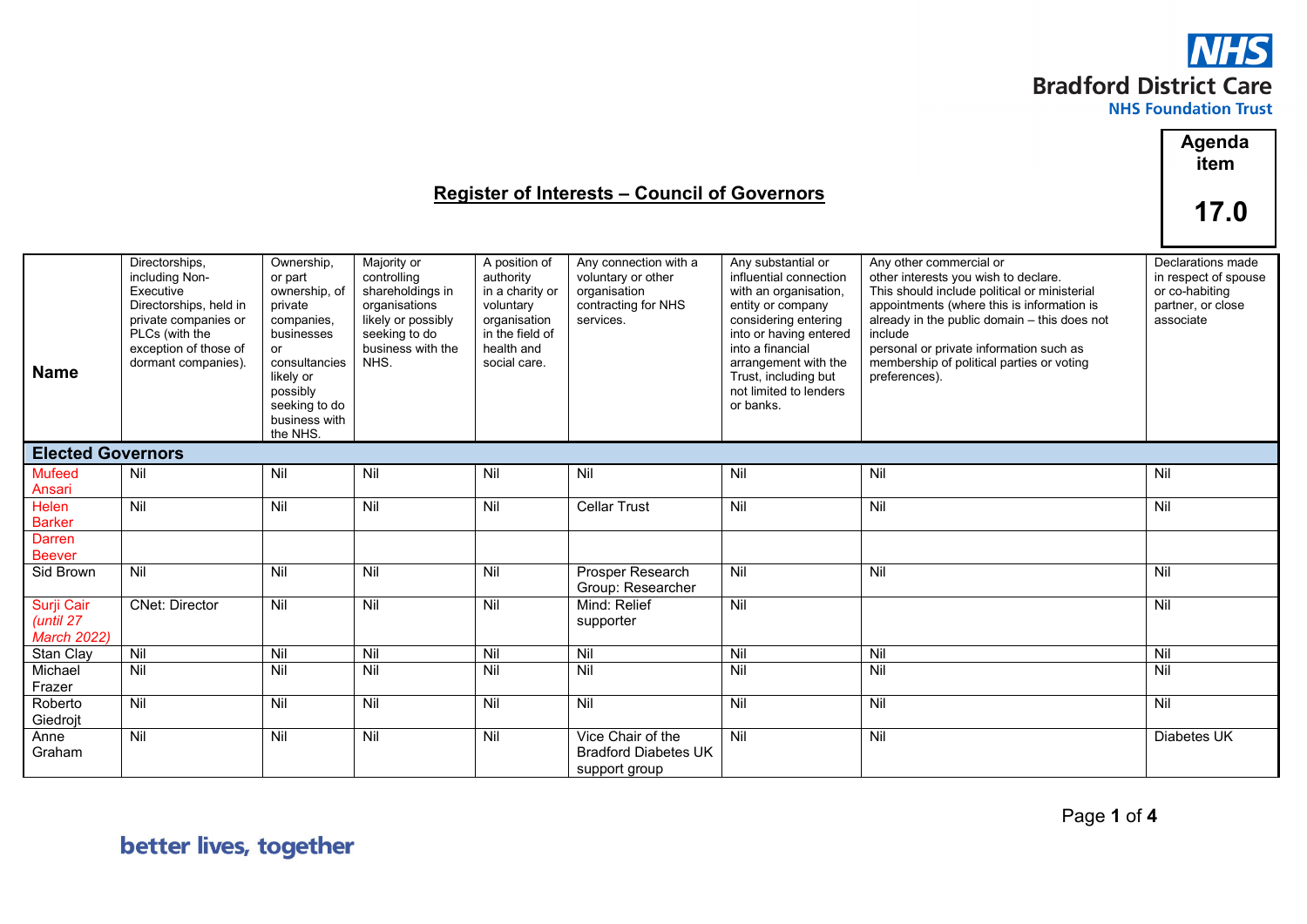

| <b>Nicky Green</b>                                   | Greenhealth Care:                              | Nil            | Nil            |                                                                                  | <b>Haworth Patient</b>                                        | Nil                                  | Nil                                                           | <b>YDS Reinsurance:</b>                                  |
|------------------------------------------------------|------------------------------------------------|----------------|----------------|----------------------------------------------------------------------------------|---------------------------------------------------------------|--------------------------------------|---------------------------------------------------------------|----------------------------------------------------------|
| (until 27                                            | Owner                                          |                |                |                                                                                  | Participation Group:                                          |                                      |                                                               | Executive                                                |
| <b>March 2022)</b>                                   |                                                |                |                |                                                                                  | member                                                        |                                      |                                                               |                                                          |
| Abdul                                                | Nil                                            | $\overline{N}$ | $\overline{N}$ | Nil                                                                              | $\overline{N}$                                                | $\overline{N}$                       | Nil                                                           | Nil                                                      |
| Khalifa                                              |                                                |                |                |                                                                                  |                                                               |                                      |                                                               |                                                          |
| <b>Belinda</b>                                       | Nil                                            | Nil            | Nil            | Nil                                                                              | Nil                                                           | $\overline{N}$                       | Nil                                                           | $\overline{N}$                                           |
| <b>Marks</b>                                         |                                                |                |                |                                                                                  |                                                               |                                      |                                                               |                                                          |
| Katie                                                |                                                |                |                |                                                                                  |                                                               |                                      |                                                               |                                                          |
| <b>Massey</b>                                        |                                                |                |                |                                                                                  |                                                               |                                      |                                                               |                                                          |
| Linzi Maybin                                         | Nil                                            | Nil            | Nil            | Lead and<br>founder of<br>Happy<br>Teeth<br>Outreach<br>Lead dentist<br>for VITA | <b>Health Education</b><br>England: Trainee<br>Dentist Leader | Nil                                  | Nil                                                           | Nil                                                      |
| <b>Sughra</b><br>Nazir (until<br>13 January<br>2022) | Care Excellence<br>Partnership<br>Director     | Nil            | Nil            | Nil                                                                              |                                                               | Nil                                  | Vice Chair and Parish Councillor Sandy<br>Lane Parish Council | Nil                                                      |
| Safeen<br>Rehman<br>(until 12<br>February<br>2022)   | Nil                                            | Nil            | Nil            | Charity:<br>Healthwatch<br>Wakefield                                             | Charity: Healthwatch<br>Wakefield                             | Charity:<br>Healthwatch<br>Wakefield | Charity: Healthwatch Wakefield                                | Wardell<br>Armstrong:<br>Director                        |
| Anne<br>Scarborough                                  | Nil                                            | Nil            | Nil            | Nil                                                                              | Nil                                                           | $\overline{N}$                       | Nil                                                           | Nil                                                      |
| Pamela<br>Shaw                                       | Nil                                            | Nil            | Nil            | Nil                                                                              | Nil                                                           | Nil                                  | Nil                                                           | Nil                                                      |
| Joyce<br>Thackwray<br>(until 5<br>September<br>2022) | Thackwray Building<br>Contractors:<br>Director | Nil            | Nil            | Cowgill<br>Patient<br>Participation<br>Group:<br>Chair                           | Nil                                                           | Nil                                  | Nil                                                           | Thackwray<br><b>Building</b><br>Contractors:<br>Director |
| Michaela<br>Worthington-<br>Gill                     | Nil                                            | Nil            | $\overline{N}$ | Nil                                                                              | Nil                                                           | $\overline{N}$                       | $\overline{N}$                                                | Nil                                                      |

Page **2** of **4**

better lives, together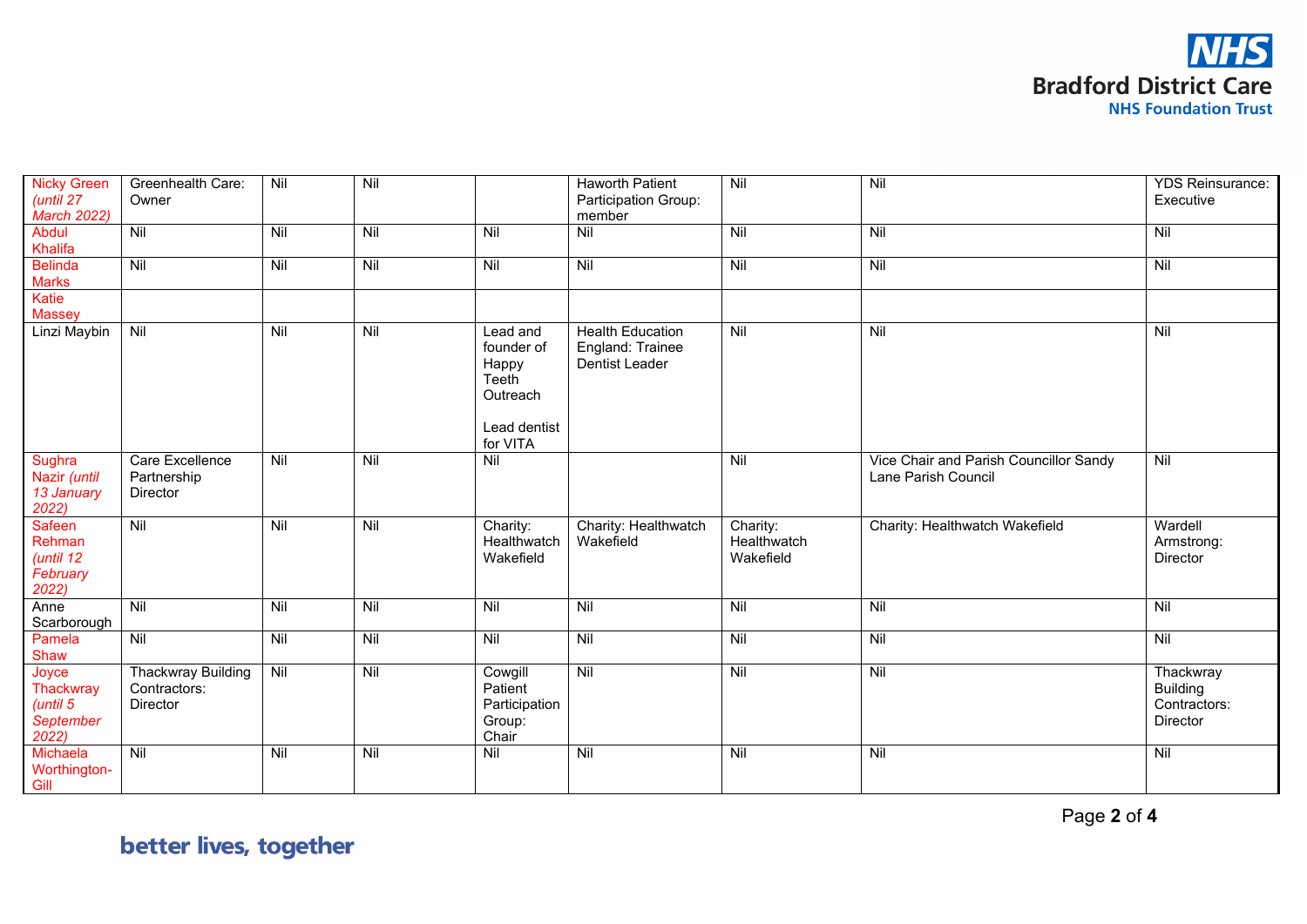

| <b>Appointed Governors</b>                                                      |                |     |     |                                                      |                                                                              |                                                                                      |                                                                                                                                                                                                                                                                                                                                                                                                                                                                                                                                                                                                                                                                             |                                                     |
|---------------------------------------------------------------------------------|----------------|-----|-----|------------------------------------------------------|------------------------------------------------------------------------------|--------------------------------------------------------------------------------------|-----------------------------------------------------------------------------------------------------------------------------------------------------------------------------------------------------------------------------------------------------------------------------------------------------------------------------------------------------------------------------------------------------------------------------------------------------------------------------------------------------------------------------------------------------------------------------------------------------------------------------------------------------------------------------|-----------------------------------------------------|
| Ishtiaq<br>Ahmed                                                                | Nil            | Nil | Nil | Sharing<br>Voices:<br>Employee                       | <b>Sharing Voices:</b><br>Employee                                           | Nil                                                                                  | Nil                                                                                                                                                                                                                                                                                                                                                                                                                                                                                                                                                                                                                                                                         | Nil                                                 |
| <b>Matthew</b><br><b>Bibby</b>                                                  |                |     |     |                                                      |                                                                              |                                                                                      |                                                                                                                                                                                                                                                                                                                                                                                                                                                                                                                                                                                                                                                                             |                                                     |
| Professor<br><b>John</b><br><b>Bridgeman</b><br>(until 24<br><b>April 2022)</b> | $\overline{N}$ | Nil |     | Cellar Trust:<br>Trustee                             | Nil                                                                          | Nil                                                                                  | $\overline{N}$                                                                                                                                                                                                                                                                                                                                                                                                                                                                                                                                                                                                                                                              | <b>Brookside</b><br>Surgery:<br>Employee            |
| <b>Tina Butler</b>                                                              | Nil            | Nil | Nil | Relate<br>Bradford &<br>Leeds:<br>Chief<br>Executive | Relate Bradford &<br>Leeds: Chief<br>Executive<br>Trustee of Safety<br>First | Nil                                                                                  | Nil                                                                                                                                                                                                                                                                                                                                                                                                                                                                                                                                                                                                                                                                         | <b>VTK Investments:</b><br><b>Managing Director</b> |
| Councillor<br><b>Richard</b><br>Foster                                          | $\overline{N}$ | Nil | Nil | $\overline{N}$                                       | Nil                                                                          | <b>Craven District</b><br>Council: Elected<br>Member and<br>Leader of the<br>Council | Leeds City Region Partnership Committee<br>Leeds City Region Local Enterprise<br>Partnership Board<br>Local Government Group General<br>Assembly<br>Local Government North Yorkshire and<br>York<br>North Yorkshire Police and Crime Panel<br>North Yorkshire District Councils' Network -<br><b>Executive Board</b><br>North Yorkshire Strategic Housing<br>Partnership<br>North Yorkshire, York and East Riding<br>Local Enterprise Partnership Board<br>North Yorkshire, York and East Riding<br>Local Enterprise Partnership:<br>Infrastructure Partnership Board<br>West Yorkshire Combined Authority - The<br>Panel Place<br>Yorkshire and Humber (Local Authorities) | Nil                                                 |

Page **3** of **4**